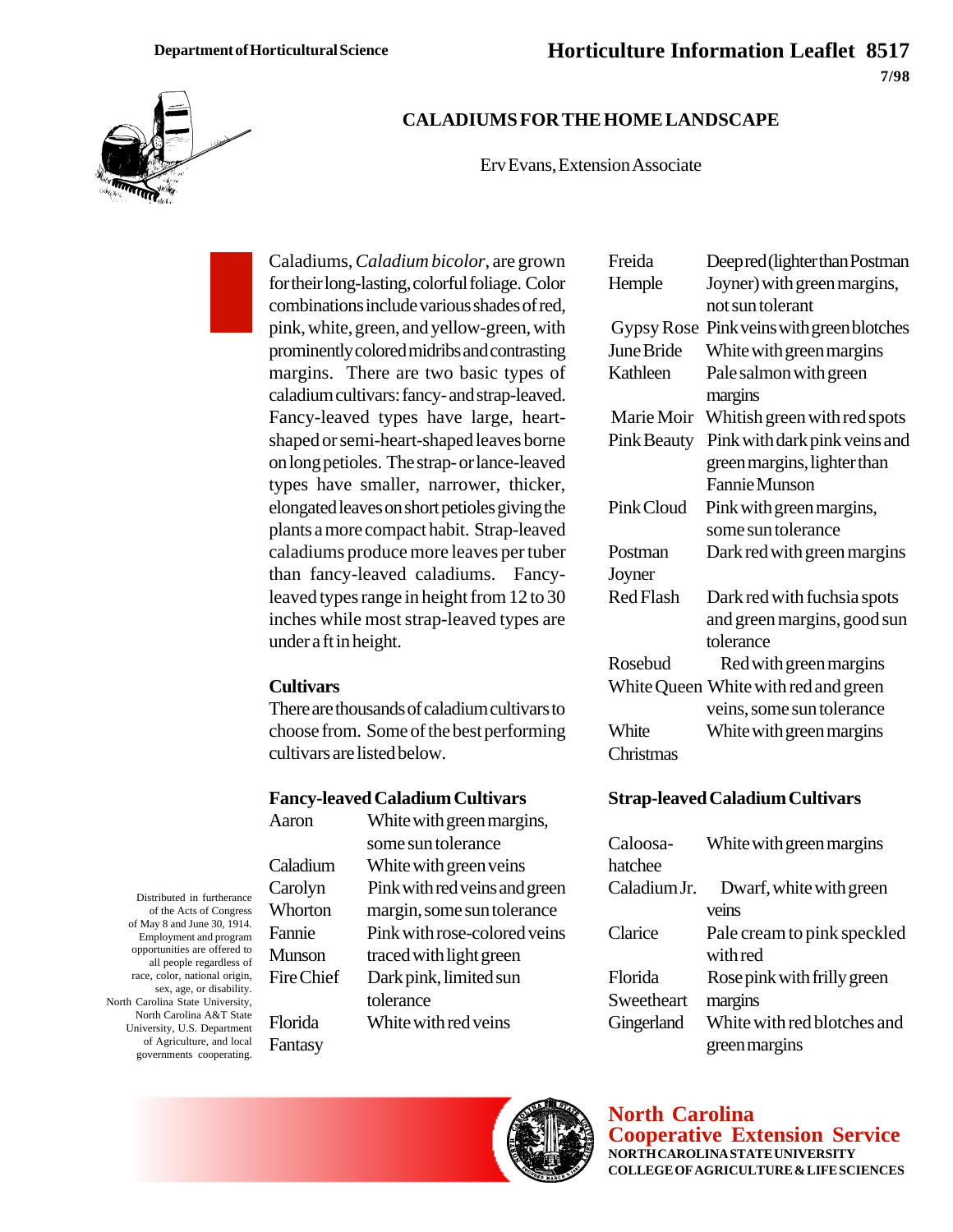| Lance        | Crimson veins with white                |
|--------------|-----------------------------------------|
| Whorton      | blotches and green margins              |
| Miss Muffett | Dwarf, chartreuse speckled with maroon, |
|              | not sun tolerant                        |
| Pink Gem     | Pink, excellent for hanging baskets     |
| Pink         | Pink with green veins                   |
| Symphony     |                                         |
| Red Frill    | Red, excellent for hanging baskets      |
| Rosalie      | Red leaf and veins with green margins   |
| White Wing   | White with curled edges stippled with   |
|              | green                                   |

### **Propagation**

Nurseries and garden centers offer caladiums as potted plants or dormant tubers. Tubers are available in four different sizes based on diameter and are priced accordingly. Tuber sizes are classified as mammoth (3-  $1/2$  inches and up), jumbo (2- $1/2$  to 3- $1/2$  inches), No. 1 (1- $^{3}/_{4}$  to 2- $^{1}/_{2}$  inches), and No. 2 (1- $^{1}/_{4}$  to 1- $^{3}/_{4}$  inches). Large tubers have more leaf buds than smaller tubers and, therefore, make a larger foliage display.

Each caladium tuber has a large, central bud surrounded by several small buds. If the large, central bud is allowed to grow it will prevent the small buds from growing and producing leaves. Use the tip of a sharp knife to lift out the large, central bud, being careful not to injure any of the surrounding small buds. De-eyeing will stimulate the production of a greater number of, but slightly smaller, leaves.

### **Culture**

Caladiums grow best in the partial shade of open, highbranched trees. They will perform reasonably well in full shade, but the color may not be as outstanding. Caladiums traditionally needed protection from full sun for best growth and color, but some of the newer cultivars tolerate exposure to full sun for a couple of hours daily. Most pinkleaved caladiums develop a brownish, scorched appearance when grown in sun.

Caladiums require a warm, moist soil. A minimum soil temperature of 70 °F is preferred. If planted too early in the spring, cool soil temperatures will cause tubers to rot before they sprout. Some gardeners prefer to start tubers indoors in moist peat moss or potting soil in containers such as a shallow flat or flower pot. Barely cover tubers with soil and place the container in a warm room with bright light. Tubers should be started indoors approximately four weeks before planting outdoors.

For best growth, plant caladiums in well-drained soil with a pH between 6.0 and 6.5. A 2- to 3-inch layer of pine bark mulch or compost should be incorporated into the soil to improve soil aeration, drainage, and organic matter content. Root and foliage growth will be limited unless the soil is well aerated. Also, incorporate a complete fertilizer such as  $8-8-8$  at a rate of 1 to 2 lb per 100 ft<sup>2</sup> of bed area  $(2$  Tbsp per ft<sup>2</sup>). Plant tubers 2 inches deep and 8 inches apart for small tubers and 12 inches apart for large tubers. Both roots and shoots emerge from the top of the tuber; place the knobby side up.

Mulch with a 2- to 3-inch layer of organic material to conserve moisture and keep the soil cool. Soil temperatures over 85°F can result in leaves with more green color and less of the highly prized, brilliant colors. High levels of nitrogen fertilization can produce the same effect. Caladiums are heavy feeders of potash and phosphorus and must have ample moisture and summer feeding of fertilizer in order to produce good tubers for the next growing season. Apply 1 Tbsp of 5-10-10 fertilizer per ft<sup>2</sup> every 4 to 6 weeks during the growing season. For individual plants, use a heaping tablespoonful; for plants grown in containers, use a level teaspoon per pot. Do not allow fertilizer to contact the leaves. Water thoroughly after fertilization to prevent fertilizer burn. Caladiums are not drought tolerant and should be watered on a regular basis.

Sometimes plants will produce a bloom which is similar to a Jack-in-the-Pulpit or calla lily. Most home gardeners prefer to remove the bloom since it takes away energy from the foliage and reduces tuber size.

### **Potential Problems**

**Tuber rot** — Tubers may decay in storage or during the growing season. Several bacteria or fungal organisms cause tuber rot. Bacteria cause a soft, slimy decay, while fungi cause a dry, chalky rot. To reduce the potential of tuber rot, select disease-free tubers for planting and store tubers properly to avoid high humidity and cool temperatures. Never store caladium tubers in the refrigerator. Tubers purchased in early spring, before ideal planting time, should be held at room temperature. Follow soil and planting procedures mentioned previously.

**Leaf spot** — An anthracnose fungus can cause the lower leaves to develop light tan to brown spots. Generally, the disease is not severe enough to warrant chemical control. Remove and destroy diseased leaves as they appear.